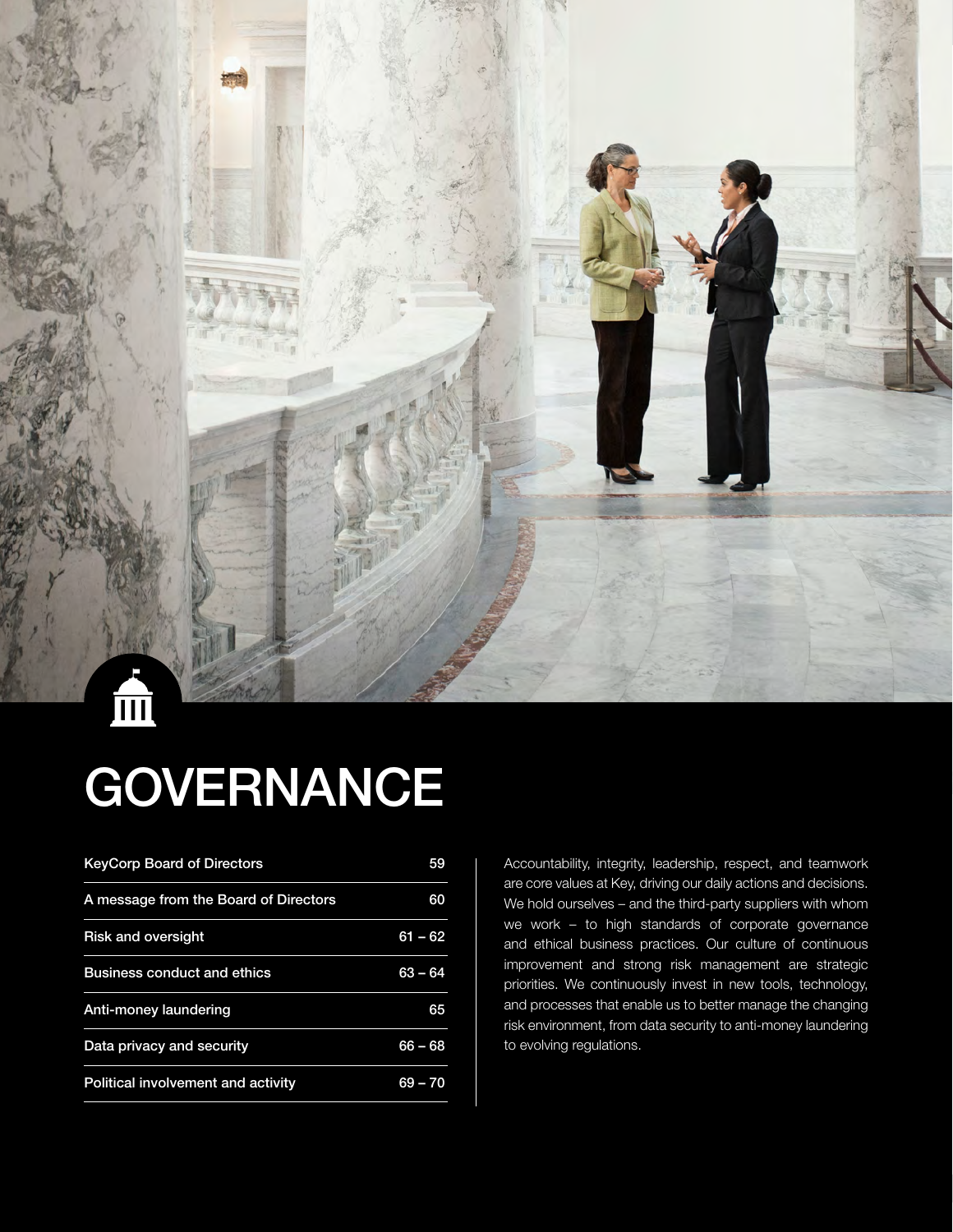## KEYCORP BOARD OF DIRECTORS

Key is committed to meeting high standards of corporate governance, ethical behavior, and business conduct. Our corporate governance practices are long-standing strengths of our company.

We benefit from our Board's tremendous experience, independent leadership, diverse expertise, and commitment to Key. Independent leadership and oversight responsibilities are driven through our robust independent lead director role, independent Board committee chairs, and the full involvement of each of our independent directors. All director nominees for election at the 2022 Annual Meeting of Shareholders, other than Chris Gorman, are independent under the New York Stock Exchange's and KeyCorp's standards of independence. Our standing Board committees (Audit, Compensation and Organization, Nominating and Corporate Governance, Risk, and Technology) consist solely of independent directors. When searching for new directors, the Board considers whether the candidate would enhance the diversity of the Board in terms of gender, race, experience, and/or geography. The Nominating and Corporate Governance Committee (NCGC) utilizes a matrix approach that tracks each director's and director nominee's qualities and qualifications to assist the committee in maintaining a well-rounded, diverse, and effective Board.

Our Board is actively involved in the oversight of our strategies and in holding management accountable, both for the current year and long-term performance of our company. They are focused on and dedicated to ensuring we execute in a manner that is aligned with shareholder expectations. Each year, the NCGC, led by the lead independent director, conducts a thorough evaluation process to assess the effectiveness of each of our directors.

The Nominating and Corporate Governance Committee of the Board oversees KeyCorp's policies and practices on significant issues of corporate social responsibility, including ESG and sustainability; community and government relations; charitable and political contributions; community development; Community Reinvestment Act activities; and fair and responsible treatment of clients.

Key also has a strong Executive Leadership team that brings a wide breadth of knowledge and experience to the organization. The diversity of our team, coupled with extensive industry expertise has driven sound, profitable growth at Key. The team is dedicated to holding one another accountable while delivering on our commitments and maximizing longterm value.

[Additional information about KeyCorp's Board of Directors](https://s23.q4cdn.com/646737342/files/doc_financials/2021/ar/2022-KeyCorp-Proxy-Statement-and-Notice-of-Annual-Meeting-of-Shareholders-vF.pdf)  [can be found in the latest proxy statement.](https://s23.q4cdn.com/646737342/files/doc_financials/2021/ar/2022-KeyCorp-Proxy-Statement-and-Notice-of-Annual-Meeting-of-Shareholders-vF.pdf)

> 46% DIVERSE

> > 23% **RACIALLY** or ethnically diverse

31% WOMEN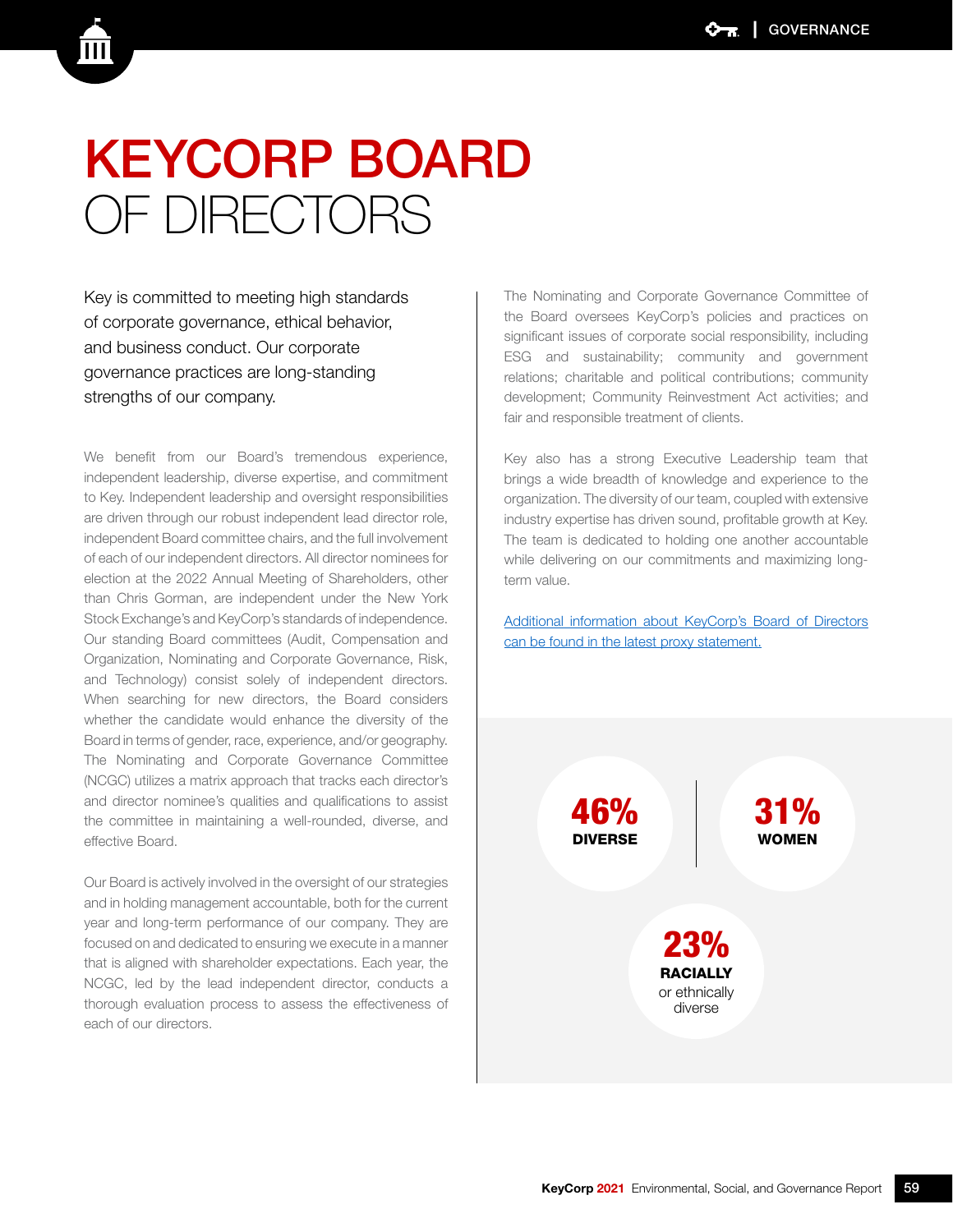### A MESSAGE FROM THE BOARD OF DIRECTORS

We are pleased to share with you Key's continued environmental, social, and governance progress. We remain committed to doing business fairly and responsibly and to advancing environmental, social responsibility, and governance efforts and outcomes.

Key made significant progress on our ESG journey in 2021. Based on feedback from our stakeholders, we updated our ESG focus areas to include: diversity, equity, and inclusion; financial inclusion; climate stewardship; and data privacy and security. These updated areas of focus align with our long-standing and well recognized commitment to economic access and diversity, equity, and inclusion while remaining a national leader in both affordable housing and renewable energy financing.

In 2021, Key also significantly expanded our ESG disclosures to provide more decision-useful information. We expanded our ESG Report, issued our inaugural Taskforce for Climate Related Financial Disclosures report and Sustainability Accounting Standards Board index, and continued disclosure through the Global Reporting Initiative and CDP.

Our Board's Nominating and Corporate Governance Committee is responsible for overseeing ESG matters and is committed to our progress. The Committee focuses on our ESG practices and reporting with respect to environmental topics as well as resourcing, tracking, and progress of other responsible banking initiatives.

We recognize our role in ensuring that ESG risks and opportunities are integrated into long-term strategy; that the company is measuring and monitoring progress against commitments set as part of the strategy; and that ESG risks are well managed. For the second year in a row, ESG was a featured topic at our annual Board of Directors' education day. We have leveraged industry experts to share best practices and 'outside-in' views of our progress and opportunities, which have been formative to our priorities and path ahead. In early 2022, we are updating Board committee charters to include certain ESG matters, reflecting a more contemporary structure for governance.

In 2022, we are committed to continuing our progress, with specific focus on our ESG priorities. We will also continue to monitor ESG trends across the industry and evaluate how those trends apply to Key. We are proud of our enhanced climate and community commitments and recognize the significant work ahead to deliver the outcomes we aspire to achieve. We look forward to sharing our progress.

Thank you for your interest in our efforts to support thriving communities and a more sustainable environment.



Christopher M. Gorman *Chairman and CEO* KeyCorp



Alexander M. Cutler *Chairman and CEO (Retired)* Eaton Corporation



H. James Dallas *SVP, Quality and Operations (Retired)* Medtronic, Inc.



Elizabeth R. Gile *Managing Director (Retired)* Deutsche Bank AG



Ruth Ann M. Gillis *EVP and Chief Administrative Officer (Retired)* Exelon Corporation

Robin N. Hayes

*CEO* JetBlue Airways Corporation



*Chairman, President, and CEO (Retired)* Specialized Packaging Group, Inc.



Richard J. Hipple *Executive Chairman (Retired)* Materion Corporation



*EVP and CFO* Waste Management, Inc.



Barbara R. Snyder *President* Association of American Universities



Richard J. Tobin *President and CEO* Dover Corporation



Todd J. Vasos *CEO* Dollar General Corporation



David K. Wilson *Examiner-in-Charge (Retired)* Office of the Comptroller of the Currency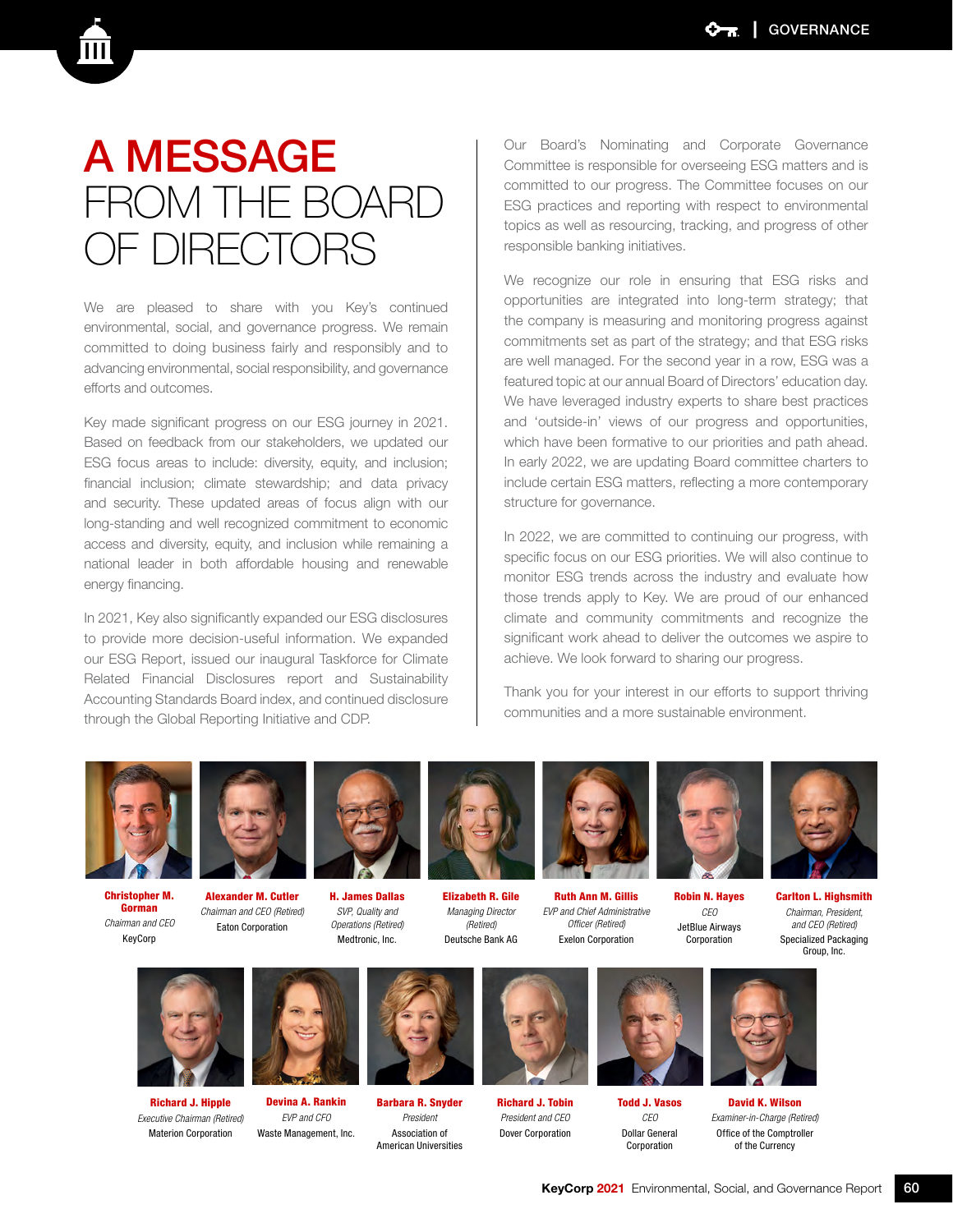### RISK AND OVERSIGHT

### Board responsibility for risk management

Like all financial services companies, we engage in business activities and assume the related risks. The most significant risks we face are credit, compliance, operational, liquidity, market, reputation, strategic, and model risks.

Our Board of Directors approves the Enterprise Risk Management (ERM) Policy and sets the overall level of risk KeyCorp is willing to accept and manage in pursuit of our strategic objectives. The ERM Policy encompasses our risk philosophy, policy framework, and governance structure for the management of risks across the company. The Risk Appetite Statement, which is included in our ERM Policy, describes the industries with which Key will not do business, including for socially responsible purposes. The policy also ensures effective oversight is in place for managing risks, enabling regular review and challenge. The Risk Committee of the Board oversees KeyCorp's risk management program and is responsible for strategies, policies, procedures, and practices relating to the assessment and management of the corporation's enterprise-wide risk, including risks related to capital adequacy, capital planning, and capital actions.

The ERM Committee is chaired by the CEO and is comprised of other executive officers including the Chief Risk Officer. This management committee meets regularly and is central to ensuring that the corporate risk profile is managed in a manner consistent with KeyCorp's risk appetite. The Committee supports the management of all risks by providing governance, direction, oversight, and high-level management of risk.

#### KeyCorp Risk Governance Committee structure

 $\sim$ 

Tier

Credit Risk<br>Committee



Liability

ommitt<br>(ALCO)

isk Culture<br>Conduct<br>& Ethics

Model Risk<br>Committee

**Enterprise Risk Management Committee** 

Market Risk<br>Committee

Operation

Committer

mpliance<br>Risk  $Co$ 

Committee

The table below depicts our risk management hierarchy and associated responsibilities and activities of each group.

Risk Review (Internal Audit)

Disclosure Committee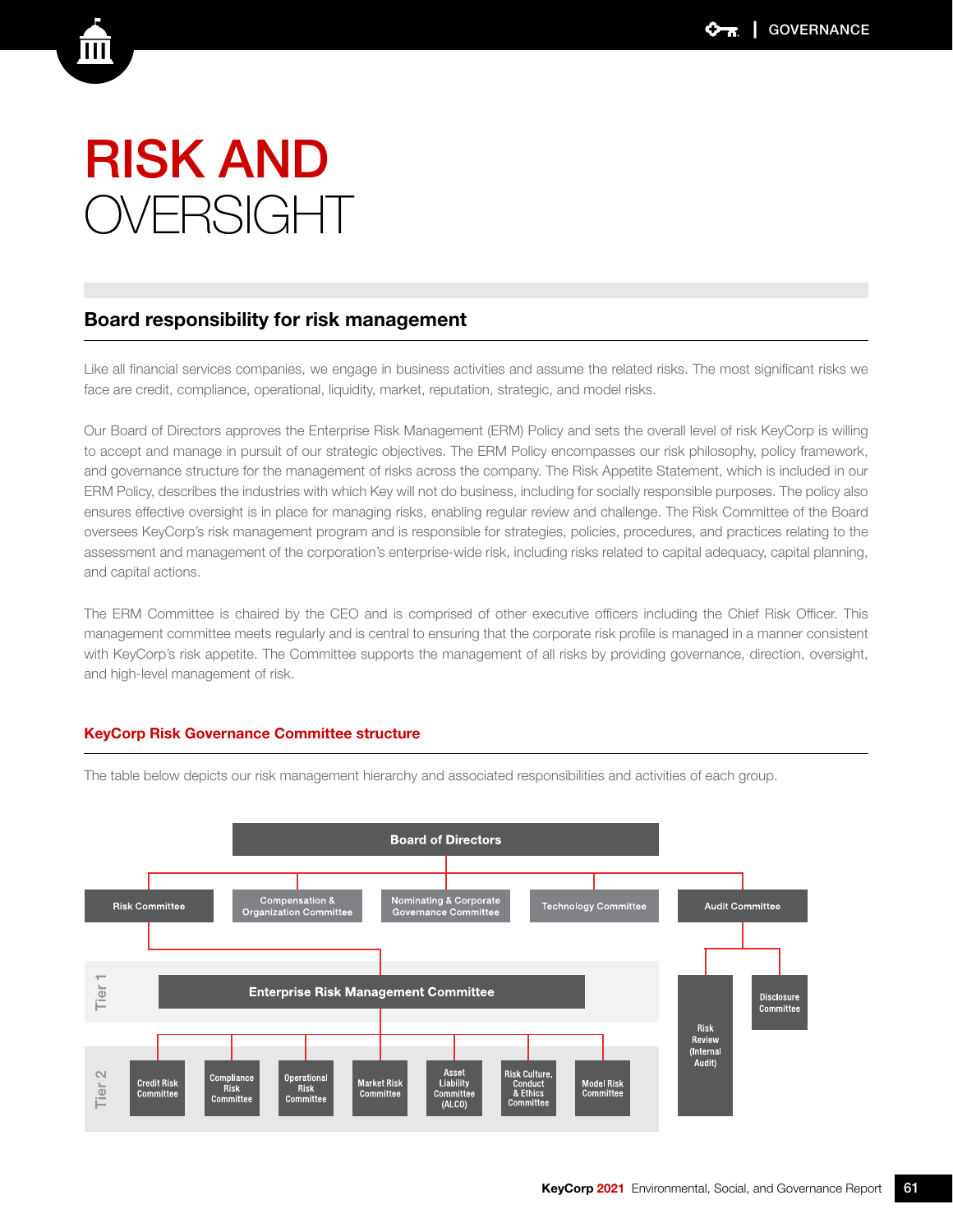### Managing risk at Key

Key remains disciplined in managing our risk and capital. We have maintained our moderate risk profile, including strong underwriting standards, and we have taken steps to position the company to perform through any business cycle.

To further align with the moderate risk appetite, Key employs "three lines of defense" for risk governance.

- The lines of business are responsible for acting as the "first line of defense" with primary responsibility to accept, own, and proactively identify, monitor, and manage risk.
- Risk Management, which acts as independent centralized oversight, is the "second line of defense," aggregating, analyzing, and reporting risk information, and driving the establishment of risk policies reflective of Key's risk appetite.
- The "third line of defense" is Risk Review, which provides independent assessment and testing of the effectiveness, appropriateness, and adherence to risk management policies, practices, and controls.

The three lines are balanced in importance and stature, and they must all operate effectively across the enterprise to sustain strong risk management. Risk appetite is considered as strategic alternatives are evaluated, performance objectives are established, and mechanisms are strengthened to manage risks.

Key maintains a strong risk culture through proactive risk management activities integrated into business processes as well as employee risk awareness training.



Three Lines of Defense Against Risk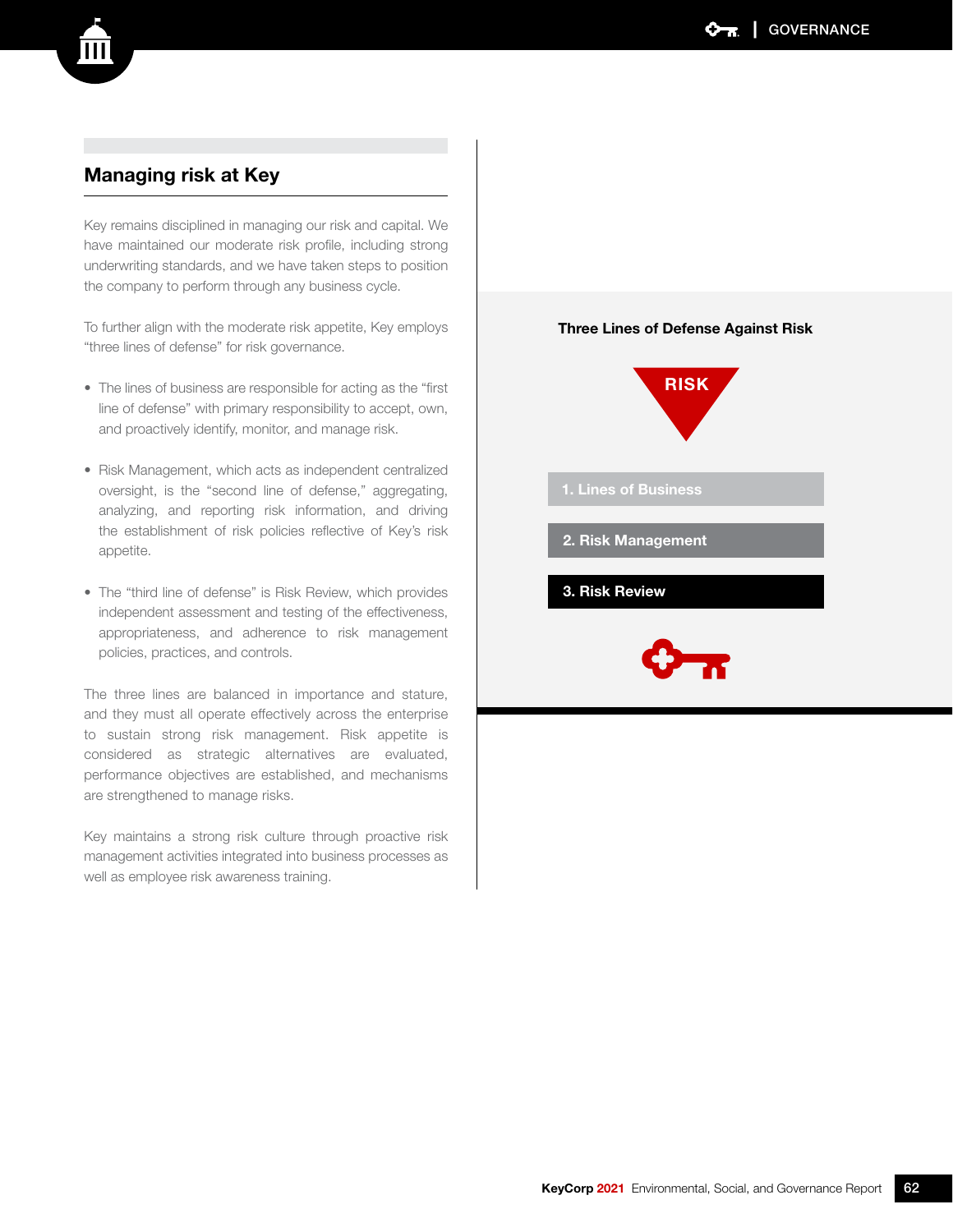## BUSINESS CONDUCT AND ETHICS

Key maintains the highest standards of ethical behavior throughout our operations. Our Code of Business Conduct and Ethics (the Code) is critical to how we fulfill our purpose and create the type of environment we promise to our employees. Our five core values – teamwork, respect, accountability, integrity, and leadership – guide and inspire our daily actions (these are explained in more detail on page 6). Together, the Code and our values reinforce our responsibility to make good choices and to act according to the highest professional and ethical standards in everything we do.

#### Employee Promise

Our Employee Promise defines who we are as a company. It describes the partnership between Key teammates and how we create an environment where our teammates, our clients, and our communities thrive. We do this by providing smart solutions and great service to help our clients make confident financial decisions.

- We have a strong sense of community.
- We have the opportunity for personal growth.
- We do work that matters.
- We are accountable, and our results are rewarded.

#### Business conduct

The Chief Ethics Officer leads Key's Corporate Ethics Office, which is responsible for the administration of the Code, Key's ethics program, and oversight of conduct investigations. The ethics program is designed to deter and detect unethical or illegal employee conduct and to provide guidance and review of outside business and professional activities. The Code is the foundation for the ethics program. We continually monitor the efficacy of the ethics program, including quarterly risk and control testing. These results are reported to the Risk Culture, Conduct, and Ethics Committee as well as the Audit Committee of the Board.

The Code is our first resource for guidance when making decisions in the course of our duties. In addition, Key has other Human Resources and line of business policies and standards that set expectations for behavior, including Key's Professional Conduct Policy.

Each teammate and member of our Board of Directors is responsible for understanding, adopting, and upholding all principles and requirements within the Code and protecting and maintaining Key's reputation. The Code is reviewed annually and updated to ensure coverage of new ethical issues that arise. Teammates and directors are required to successfully complete ethics training and certify their understanding of the Code. At the end of 2021, 97%<sup>1</sup> of employees and 100% of directors completed this requirement. Being ethical is part of living our Key values.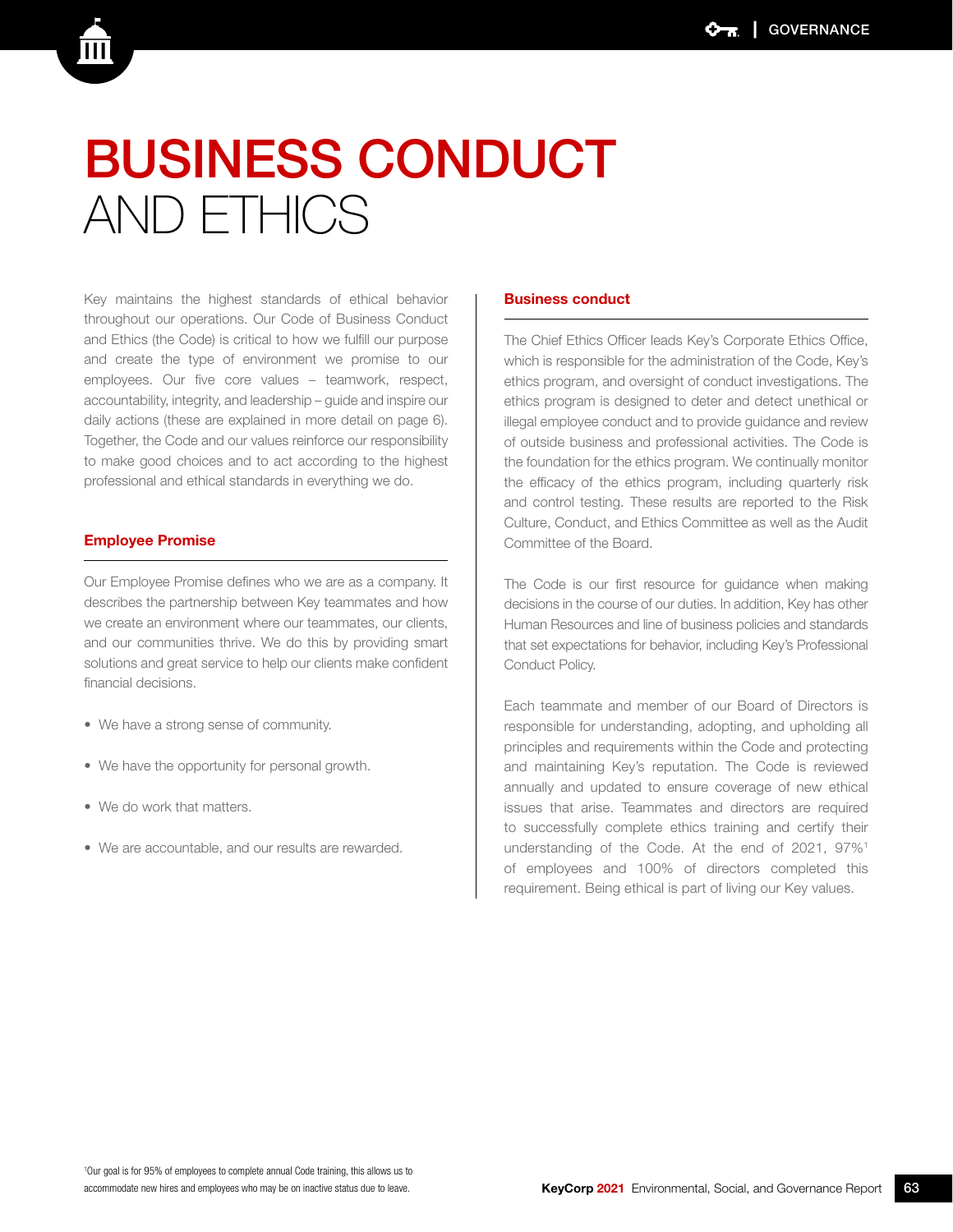Key's employees and Board of Directors are obligated to both comply with the Code and to speak up when they suspect or witness a potential violation of the Code. Individuals can report concerns to a code of ethics officer, contact the Ethics Office, call the Key ethics helpline, or complete an online form on Key's intranet or from their personal computer.

#### Code of ethics officer

Each line of business and support area has a dedicated code of ethics officer who is specially trained to respond professionally and as confidentially as possible to ethics and other potential violations.

The dedicated code of ethics officer is an expert for any Code-related questions (either general or specific), such as those concerning limits on gifts and entertainment, running for political office, or other business-related ethical concerns.

Key's ethics helpline is available toll-free 24 hours a day, seven days a week. The ethics helpline allows teammates to report a possible Code violation without necessarily revealing their identity, if they choose to remain anonymous.

#### Business ethics

#### Non-retaliation

Key is committed to supporting and sustaining the integrity of our company. Employees are required to speak up if they suspect any unethical activity or behavior at Key. We do not permit any retaliation against employees for reports of suspicious activity made in good faith. Confidentiality is a cornerstone to all investigations of employee misconduct. In the event misconduct is found to have occurred, employees may be subject to consequences ranging from performance improvement plans to termination.

#### Anti-competitive activities

We are obligated to comply with all applicable country, federal, state, and local laws, rules, and regulations. This includes all applicable competition and antitrust laws and regulations.

#### Anti-bribery and anti-corruption

Key's anti-bribery policy is codified in the Code, which prohibits employees, directors, service providers, and agents acting on Key's behalf from engaging in bribery or corruption of any kind. Anti-bribery and corruption training is provided through the annual Code training. We are committed to compliance with all applicable anti-bribery and anti-corruption laws, including, but not limited to, the U.S. Bank Bribery Act and the Foreign Corrupt Practices Act. Typically, bribes are offered or given to obtain an illegal benefit or advantage and often take the form of excessive gifts or entertainment. Key's public entities policy strictly prohibits gifts and entertainment for public officials unless prior approval is received. If employees are offered or receive something of value from a client or third-party service provider outside of the allowable limits of the Code, it must be disclosed to the Ethics Office in a timely manner. The Ethics Office administers an internal monitoring system designed to detect corruption and conducts a comprehensive bribery and corruption risk assessment every 18 months.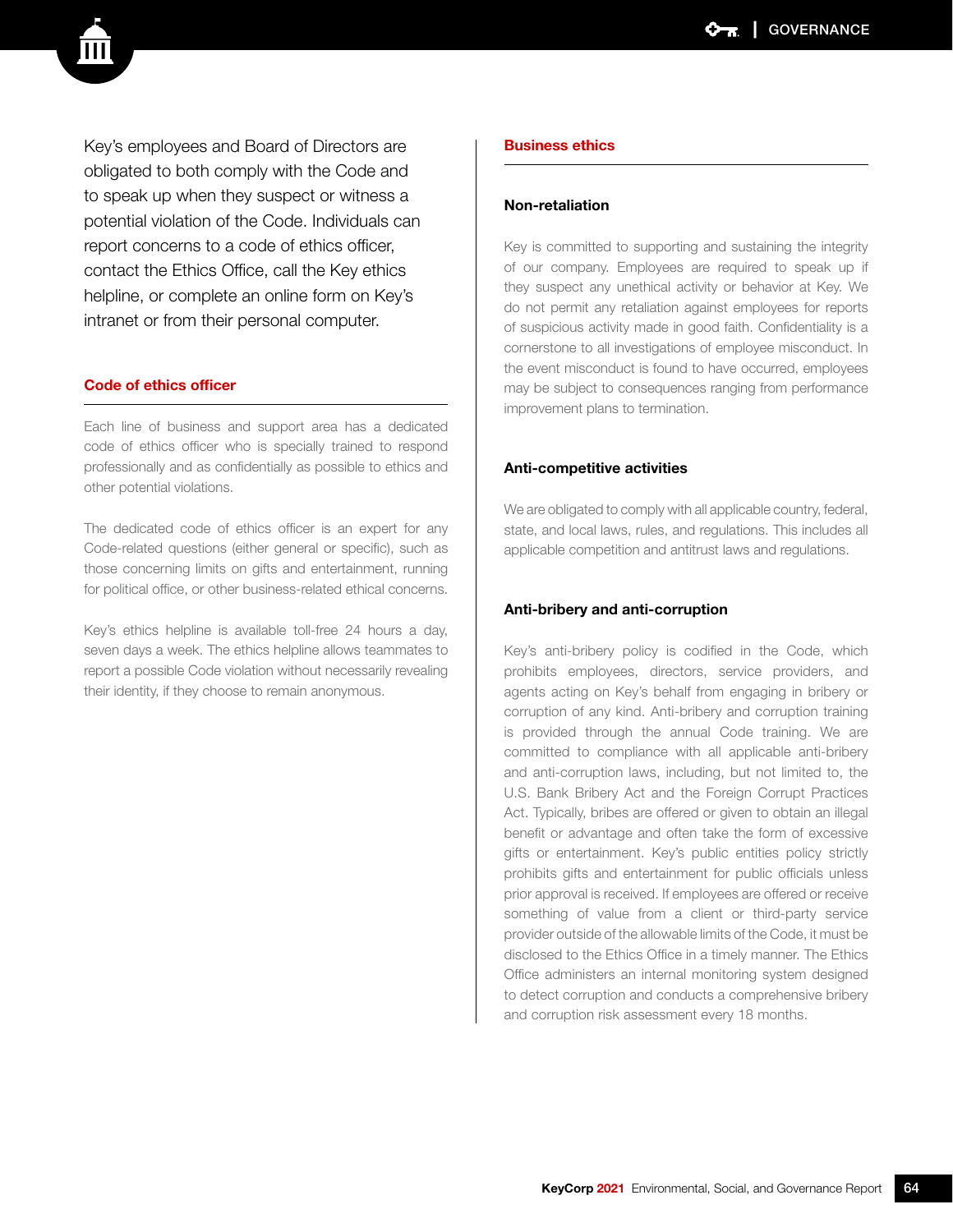## ANTI-MONEY LAUNDERING

### KeyCorp fully supports the U.S. federal government's efforts to combat terrorism and money laundering.

Key maintains a program of financial crimes governance policies, procedures, and guidelines specifically designed to comply with all U.S. anti-money laundering (AML) and counterterrorist financing laws. These policies, procedures, and guidelines apply equally to both Key's domestic operations and international activity. Key's policies are designed to reduce the likelihood that the corporation, any subsidiary, or any employee will become the victim of, or unknowingly participate in any illegal activity. These policies help fight terrorism and money laundering and protect customers from losses from fraud and other illegal activity.

Key's financial crimes governance policy is reviewed and approved annually by the KeyCorp Board of Directors and the Risk Committee of the KeyCorp Board of Directors. Key also maintains an anti-corruption compliance program, including a Foreign Corrupt Practices Act policy and Code of Business Conduct and Ethics.

As part of its AML program, Key maintains reasonable procedures to determine the identity of each prospective customer and ascertain whether they are on the Office of Foreign Assets Control (OFAC) list or a similar list provided by a U.S. governmental or regulatory body prior to initiating a business relationship. Key maintains record retention policies compliant with applicable laws. In addition, Key performs risk-based customer due diligence in order to assist Key in the identification of potentially high-risk customers.

#### KeyBank's customer due diligence program includes, but is not limited to, the following:

- Establishment and maintenance of written procedures that are reasonably designed to identify and verify beneficial owners of legal entity customers, as mandated by federal regulations, as well as collection of beneficial ownership at lower equity thresholds for higher risk customers and periodic screening of all beneficial owners for OFAC and Political Exposure
- Policies and procedures covering relationships with senior foreign political figures, their family, and close associates (collectively, PEPs), and PEP screening of Key's customer base using a risk-based methodology
- Risk-rating of the customer base
- Collection of documents, such as the customer's AML program and business license, as applicable, and other due diligence information using a risk-based methodology
- Ongoing/periodic enhanced due diligence, including transaction review and negative media screening for highrisk customers
- Certain high-risk customer types, such as PEPs, Money Services Businesses, and Foreign Correspondent Banks, are subject to approval of the chief anti-money laundering officer
- Policies prohibiting accounts/relationships with certain customer/business types, including but not limited to, shell banks and Payable Through Accounts to foreign financial institution customers

Key also has implemented other reasonable controls, including monitoring of our customer base and their transactions to aid in the identification of potentially suspicious activity. Key requires AML training at onboarding for new employees and annual AML training for employees, directors, and applicable third parties. An annual independent testing review is conducted of Key's AML program. Key's AML program applies a risk-based approach to all activities and operations.

Key takes its regulatory obligations seriously and is committed to meeting all applicable compliance requirements.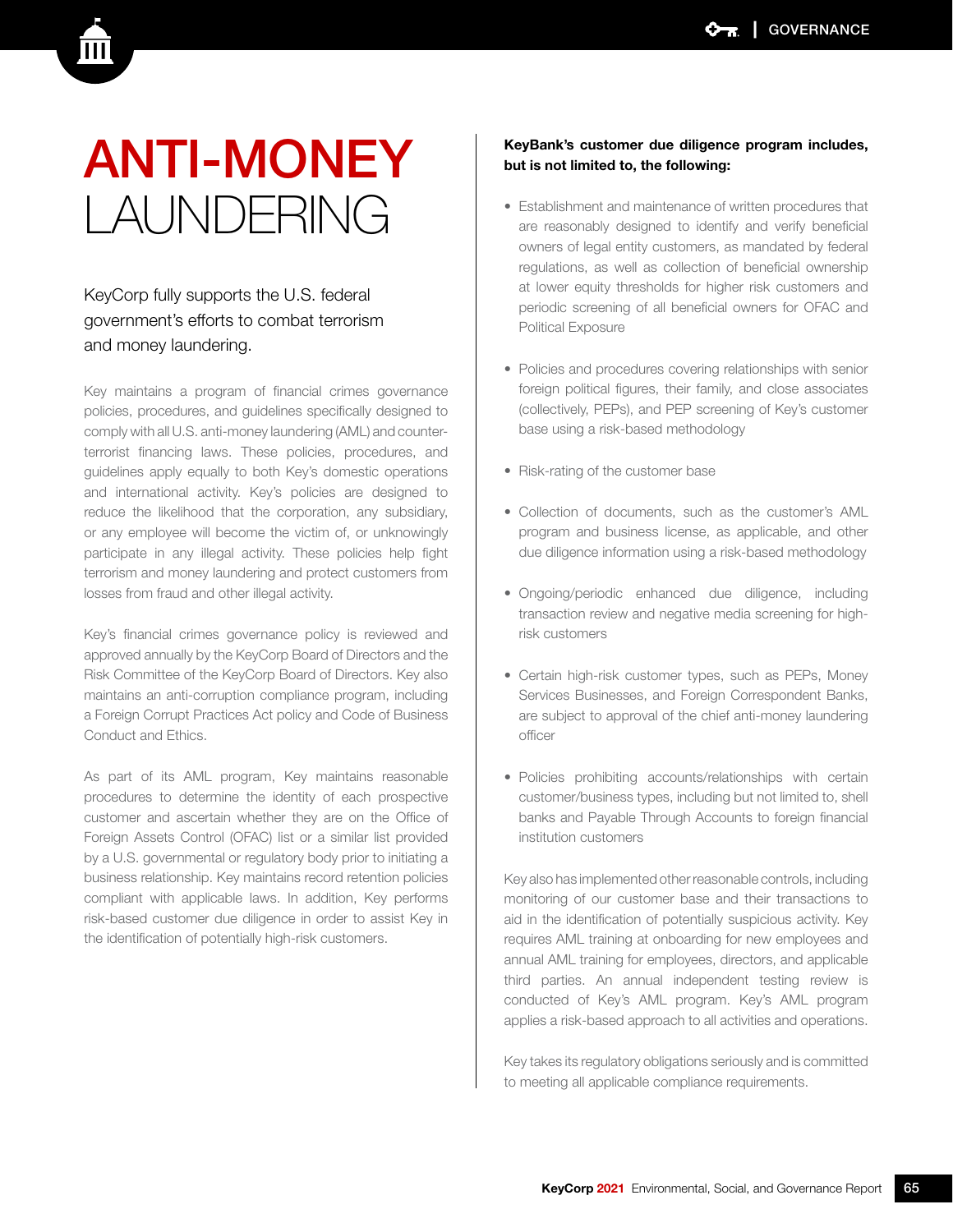## DATA PRIVACY AND SECURITY

### Data privacy and security at Key

Keeping the personal and financial information of our clients and employees, as well as other individuals with whom we come into contact, protected and secure is one of Key's highest priorities. Strong data safeguards and controls, in conjunction with continuous monitoring of the threat landscape, helps protect the security and privacy of the information entrusted to Key. As the information security threat landscape continues to evolve, we will remain focused on our ability to align with industry standards to protect information, use it lawfully, and manage any threats or incidents as they arise.

Our information security and privacy programs are continuously maturing. We make ongoing investments in technology and solutions to enable us to better manage the evolving regulatory and security environment.

#### Critical information security initiatives include:

- Strengthening authentication methods to make it easier and safer for clients to open and access Key accounts, while making it more difficult for bad actors to gain access
- Strengthening fraud monitoring processes through system integrations, automation, and additional fraud alerting and reporting capabilities
- Ongoing extension of security controls into the public cloud as Key continues to expand its footprint
- Maturing security hygiene and resiliency processes to mitigate workforce risks, such as access control and governance, privileged access management, remote workforce, insider threat, and phishing

Key's security and privacy controls are regularly reviewed to align with industry standard practices, evolving laws, and changing client expectations.

#### Information security governance and oversight

Our Chief Information Security Officer and Enterprise Security Services Director regularly reports to Boardappointed committees on the status of Key's information security program. The Technology Committee of the Board is responsible for approval of the enterprise's technology strategic plan, including cybersecurity technology. Risk management issues are escalated to the Risk Committee of the Board. The Risk Committee is the approving body for our Information Security Policy and provides oversight in its development and execution. Additional details about our risk governance structure can be found on page 61.

#### Cybersecurity audits and assessments

We regularly conduct internal and external penetration tests of our environment and maintain a robust third-party security program to affirm our cybersecurity posture. We benchmark ourselves at least annually against industry leading frameworks, including, but not limited to, the National Institute of Standards and Technology, Cybersecurity Framework, and the Cyber Risk Institute Profile. Lessons learned from these audits and assessments are used to mature our program.

Key is subject to cybersecurity and privacy regulatory exams, as required by law for financial institutions operating in the U.S.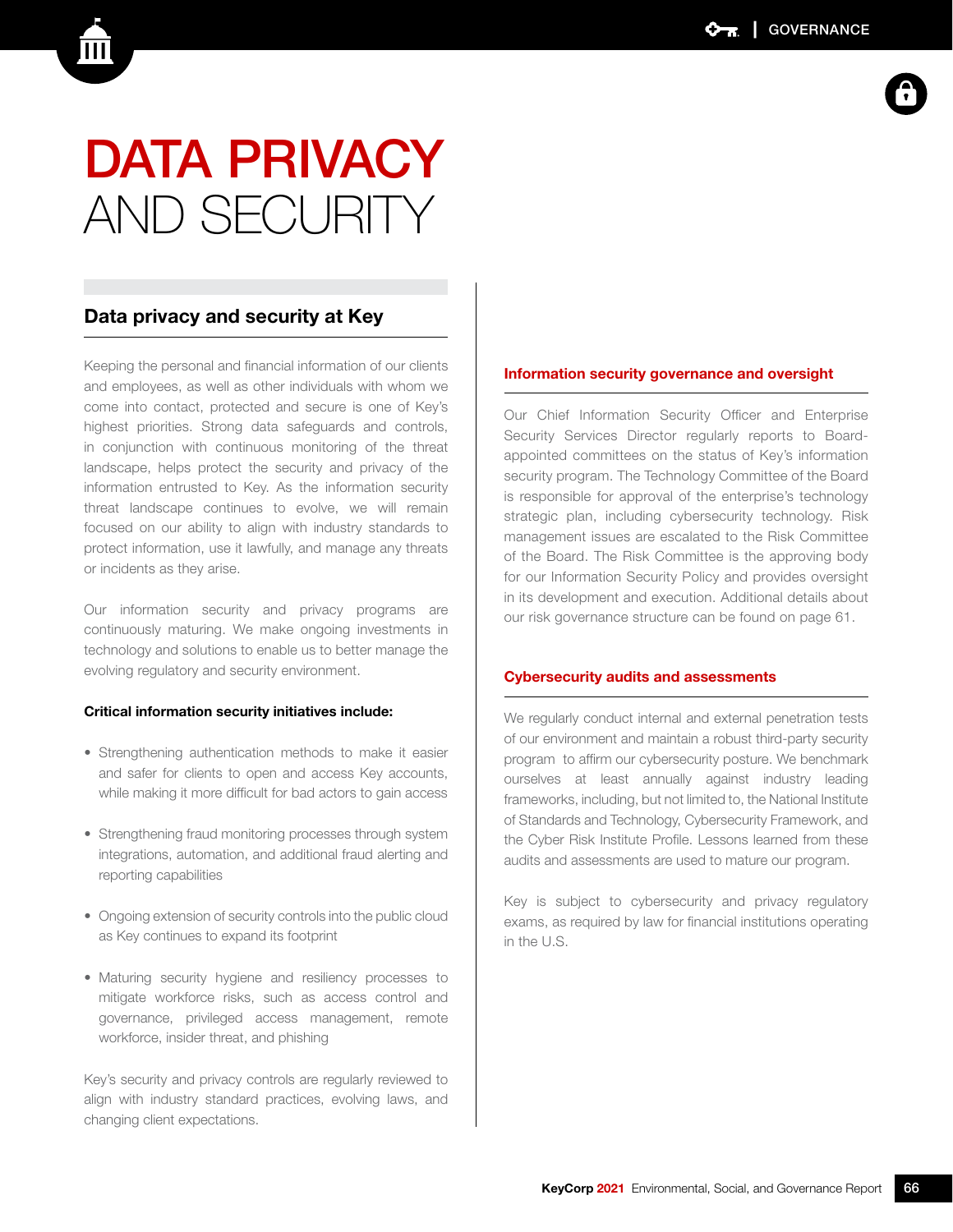Key's Risk Review Group conducts independent internal audits of our lines of business, operations, information systems, and technologies. Internal audits provide an independent perspective on Key's processes and risks by using a systematic, disciplined approach to evaluate, test, and improve the effectiveness of risk management, control, and governance processes. A risk-driven process is used to assess significant categories of risk. Technology risks are evaluated in areas including cyber and information security, data control, acquisition and development, delivery and support, business continuity, and information technology governance. Results of internal audits are shared with line of business management, Key's Operational and Compliance Risk Management groups, Key's Audit Committee, and banking regulators to provide an adequate level of transparency. Any identified gaps are rated, issued a due date for remediation, and tracked through completion of remediation. Remediation is verified by the Risk Review Group.

#### Incident management

When an incident is identified, we follow established processes in our enterprise privacy and cyber incident response plan, which is a supplement to our corporate incident response plans. It provides a framework to enable the Enterprise Cyber Response team to effectively recover operations in the event of a cyberattack and to effectively manage incidents impacting bank information, including our clients' and employees' information.

Our Core Incident Response Rapid Emergency Assessment and Coordination Team (Core IR REACT) is responsible for responding to incidents, including cyberattacks, performing a preliminary assessment, and engaging additional support team members as necessary. The Core IR REACT team is a multidisciplinary team that is empowered to escalate issues, as appropriate, to our Crisis Management Team (CMT), which includes the CEO and the most senior executives from Key's lines of businesses and major support areas. The CMT provides overall strategic direction for incident response and recovery.

We have processes in place to assess the potential impact of incidents on individuals and adhere to applicable laws, including notifying impacted individuals.

#### How Key safeguards client data and information:

- Robust security for online accounts: We leverage advanced data protection, strong encryption, and continuous monitoring to protect our clients' accounts.
- Online banking security: Our online banking has strong sign-on requirements to protect clients' sensitive information.
- Security alerts: To help protect financial accounts, we regularly share alerts about security and fraud with clients.

#### Data privacy

Key uses and maintains data lawfully and abides by data privacy standards. Key's Privacy Policy governs the lawful processing of personally identifiable information across our entire organization, including our affiliates and subsidiaries. It encompasses the complete life cycle of data including collecting, obtaining, using, sharing, selling, accessing, protecting, handling, retaining, and destroying data.

All employees and third parties, including contractors, consultants, suppliers, and service providers, are expected to adhere to our Privacy Policy. Employees and contractors are required to complete an annual training course focused on protecting Key's assets, which addresses security, privacy, and a range of other topics.

#### Privacy governance and oversight

Key's dedicated Privacy team is led by our Chief Privacy Officer (CPO). The Privacy team is part of the broader Compliance team, which reports into the Compliance Risk Committee (CRC). The CRC reports to the Board's Enterprise Risk Management Committee. Our CPO plays an active role on our governance committees. The CPO and Privacy team have the power to escalate privacy risks up through the Board. Additional details about Key's risk governance structure can be found on page 61.

The Privacy and Cybersecurity teams work closely together to implement appropriate controls around how personally identifiable information is managed and protected, and to keep Key in compliance with applicable laws and regulations.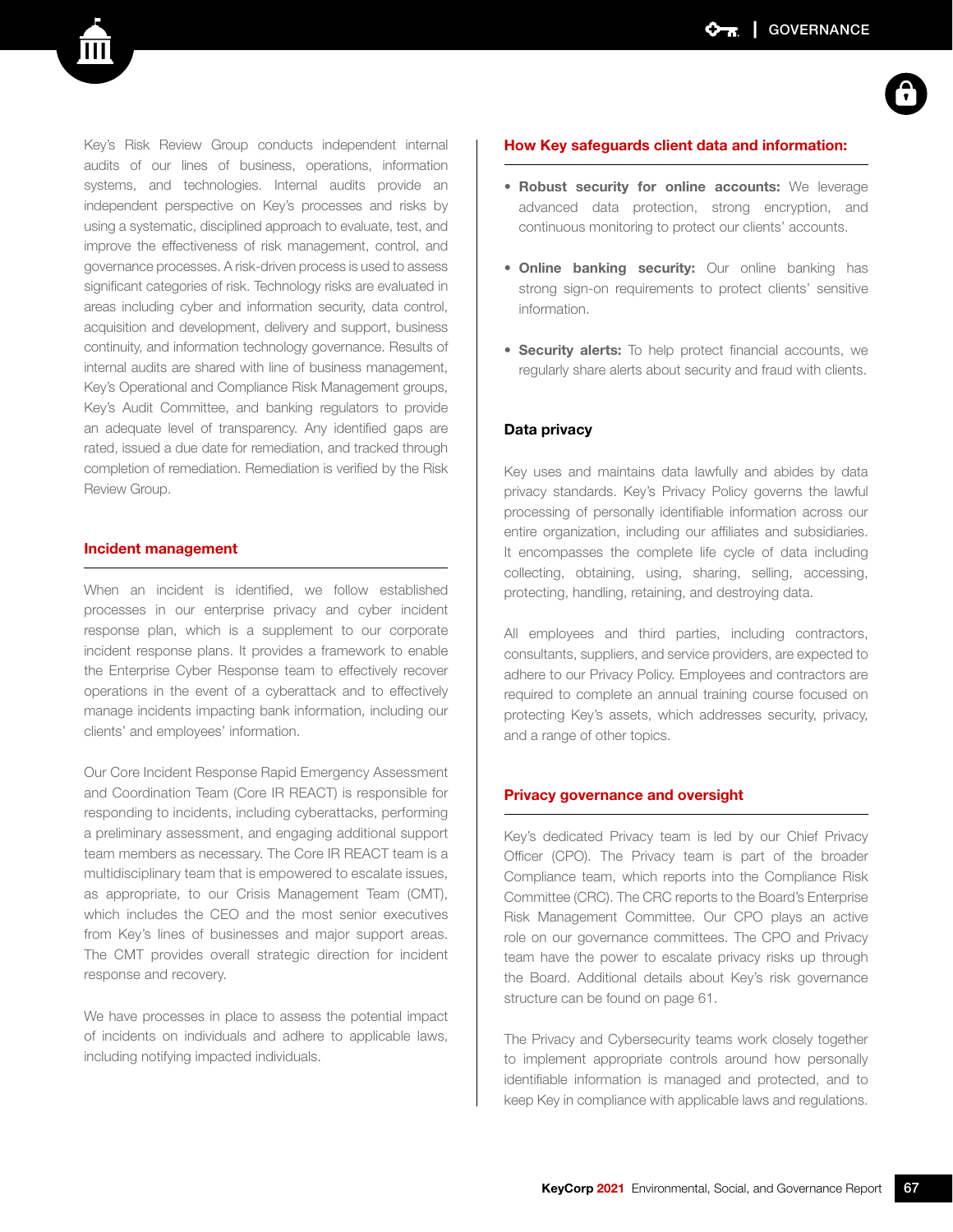#### Privacy information usage and sharing

Our [online privacy statement](https://www.key.com/about/misc/online-privacy-statement.jsp) explains how we maintain the privacy and security of personally identifiable information (PII). It details how we collect, use, share, and safeguard information and also explains the privacy rights afforded to individuals under applicable laws. Embedded in this statement is our privacy notice to consumers.

Key's [privacy notice for consumers](https://www.key.com/about/misc/privacy-policy-keycorp.jsp) describes how we collect and protect PII about our clients, the type of information we share with others, and why. It also explains how clients can limit certain types of information sharing. Key does not sell PII and only shares this information with contracted third parties that assist us in servicing accounts and to facilitate our banking relationships with our clients and employees or as otherwise required by law.

Our privacy practices adhere to applicable state and federal privacy laws and regulations for financial institutions.

#### Privacy and security training and education

Key remains focused on providing information security and privacy education to our employees, clients, and the communities we serve.

#### Teammate engagement

Key executes on robust cybersecurity, privacy, and fraud education and awareness programs to ensure teammates are aware of how to identify and report cybersecurity and privacy concerns. Throughout the year, we provide ongoing education and awareness campaigns for teammates that focus on topics such as reporting a suspected cybersecurity threat, phishing and social engineering threats, pandemicrelated scams, identity theft, and remote work security best practices. These campaigns are communicated through emails, company intranet articles, webinars, and "lunch and learn" sessions. All employees participate in mandatory enterprise-wide cybersecurity, privacy, and fraud training on an annual basis.

#### Client engagement

Client security is top of mind for Key. We provide clients with information and standard industry practices to keep individuals and businesses safe in a digital world. We encourage clients to report suspected fraudulent activity and suspicious emails via our dedicated phone line and email address. Throughout 2021, we held more than 30 education and awareness campaigns for clients that focused on topics such as cybersecurity and privacy best practices, identifying and reporting account takeover and fraud scams, keeping your business safe and secure from threats such as ransomware, business email compromise, and social engineering. Campaigns were promoted through emails, social media posts, alerts, and information on Key's website, newsletters, and webinars.

#### Community engagement

Key engaged with secondary schools, colleges, and universities to provide cybersecurity education and awareness and promote technology and cybersecurity careers. We participated in numerous career day events at local high schools, providing information on the importance of keeping PII secure and promoting careers in cybersecurity. We hosted nine cybersecurity interns from various colleges and universities in 2021, providing them with the opportunity to work and learn about multiple aspects of cybersecurity in a hands-on environment.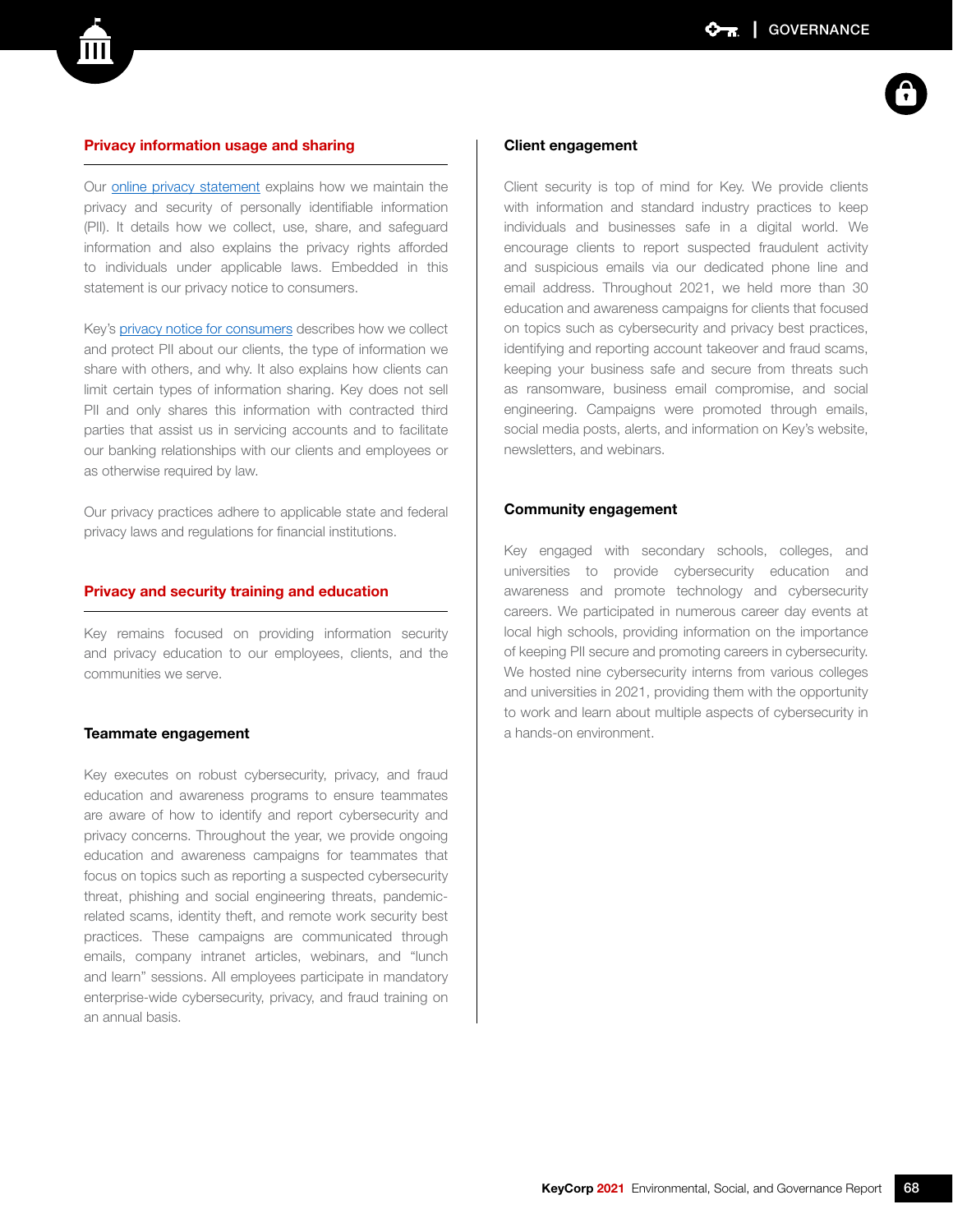## POLITICAL INVOLVEMENT AND ACTIVITY

### Corporate political activity principles statement

For the second year in a row, KeyCorp was distinguished as a Trendsetter for our political policies and related disclosures by the [CPA-Zicklin Index of Corporate Political Disclosure and Accountability.](https://www.politicalaccountability.net/wp-content/uploads/2021/11/2021-CPA-Zicklin-Index.pdf)

An important part of Key's commitment to our communities includes active participation in public policy advocacy and the political process. While corporations and national banks are limited or prohibited by law from making political contributions, we believe it's critically important to take a constructive role in the political process that will shape the future of our industry and its impact on our communities. Based on this premise, KeyCorp, through our Government Relations department, seeks to: 1) conduct political activity in accordance with all laws and regulations; 2) follow approved policies and procedures monitored by our Law Group and Compliance department; and 3) clear potential conflict provisions within our Code of Business Conduct and Ethics overseen by our Chief Ethics Officer.

#### Board of Directors oversight

The Nominating and Corporate Governance Committee of KeyCorp's Board of Directors meets annually with a member of Key's Government Relations team to review Key's policies and practices regarding political contributions. Policies and practices reviewed by the Committee include: Key's policies regarding doing business with public entities; the Government Relations preapproval process for ballot issue support; substantive changes to regulations, if any, affecting Key's sponsored separate segregated funds; corporate political activity; and confirming that Key does not contribute corporate funds to candidate campaigns for election.

Key's Government Relations program utilizes in-house government relations professionals and contract lobbyists to advocate on our behalf. Key complies with lobbying and disclosure laws. Our reportable federal lobbying expenditures for 2021 totaled \$830,000.